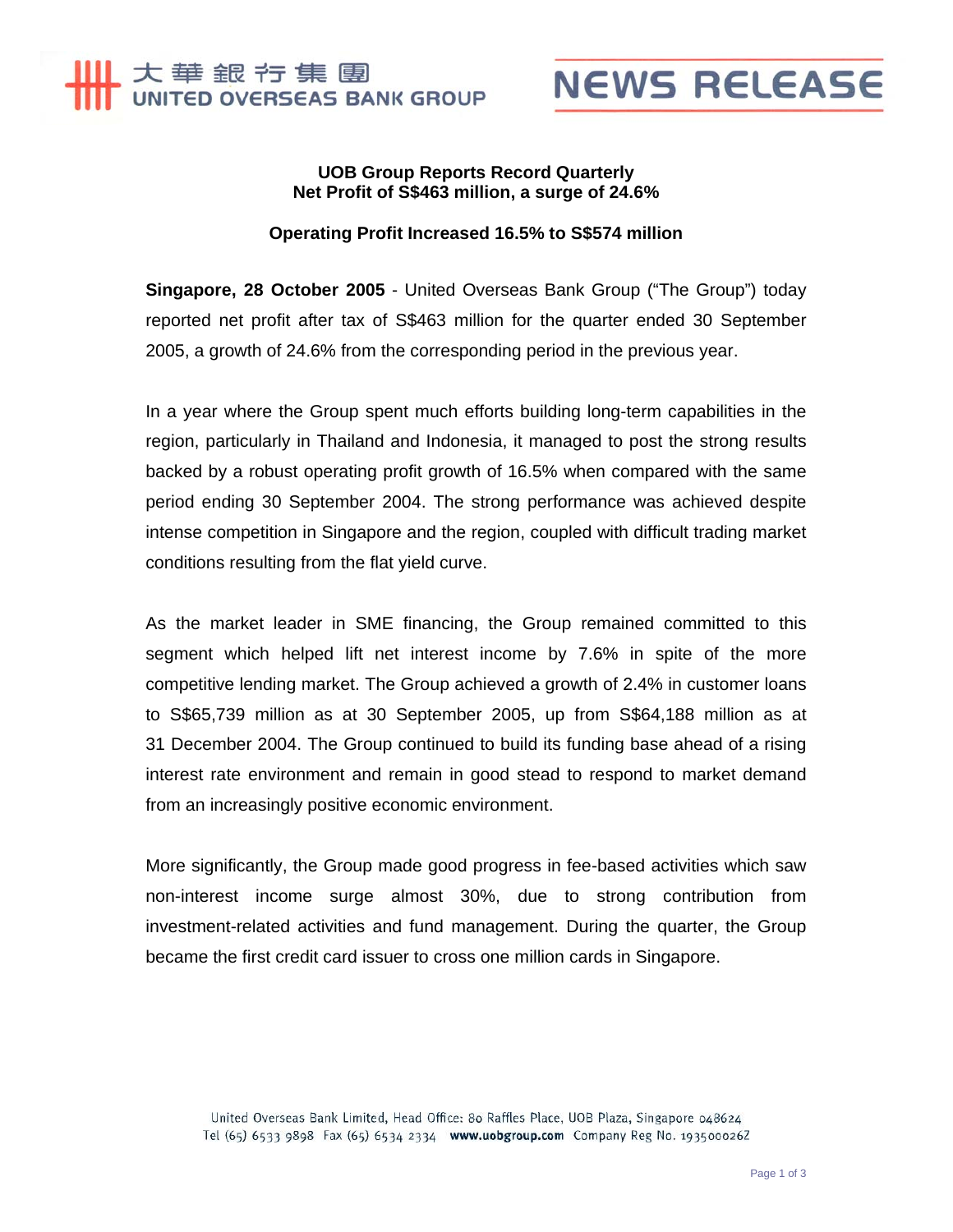The Group continued to improve on its asset quality with impairment charges totalling only S\$19 million for the quarter and non-performing loans ("NPL") dropping 26.9% year-on-year to S\$4,290 million. NPL ratio improved to 6.2% as at 30 September 2005, down from 8.5% as at 30 September 2004.

On the capital front, the Group reported a return on equity of 13.7% for the quarter. Tier-1 capital adequacy ratio remained strong at 9.9% with total capital adequacy ratio at 15%. The Group will continue to actively manage its capital position to maximise its return to stakeholders.

Overseas, the Group made significant progress towards achieving 40% of profit from outside Singapore by 2010, following regulatory approval to merge Bank of Asia Public Company Limited ("BOA") and UOB Radanasin Public Company Limited ("UOBR") in Thailand and the completion of the acquisition of additional 30% stake in P. T. Bank Buana Indonesia Tbk ("Bank Buana") in Indonesia.

Mr Wee Ee Cheong, UOB's Deputy Chairman and President said: "We have delivered a good set of results amidst the intense competition in Singapore and the region. Besides increase in net interest income, the Group also reported strong showing in fee-based activities. While maintaining our market share in Singapore, the Group will continue to build its regional platform for sustainable long-term growth.''

"We remain optimistic about the region's long-term prospects. We have made significant progress in expanding our Southeast Asian platform; the completion of the acquisition of additional 30% stake in Bank Buana as well as the integration of BOA and UOBR which is on track for completion by year end, put us another step closer to achieving 40% of our profit from overseas by 2010. We believe the Group is in good stead to face the challenges ahead."